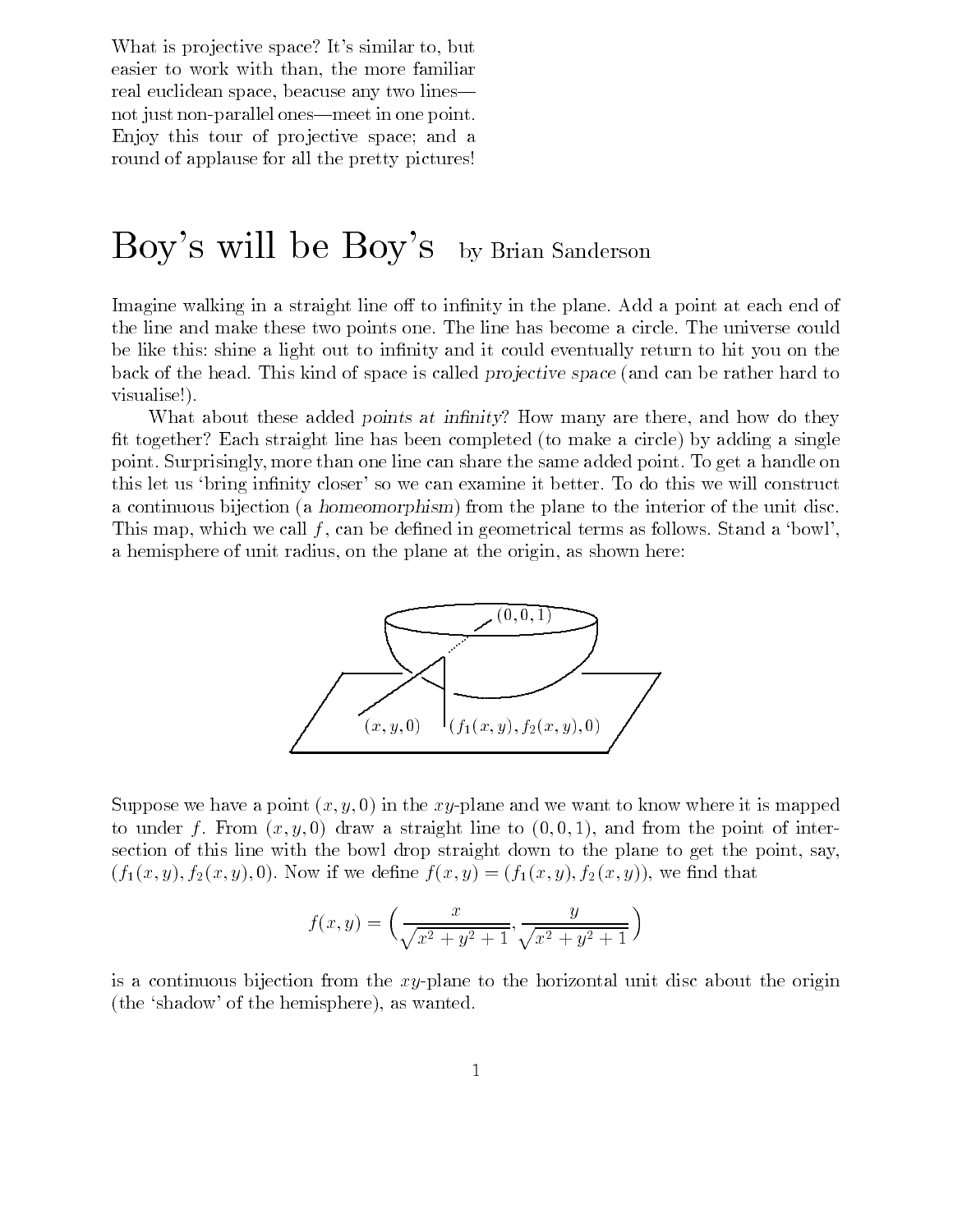### The Disc Model

We have now modelled the plane on the interior of a unit disc. Where should we put the points at infinity? The answer is obvious—put them on the unit circle, i.e., the boundary of the unit disc. But watch out: there is a trap here. Remember that points at the ends of the same line should be identied, so by considering lines through the origin in the plane we see that opposite points on the boundary of the disc are really the same point in pro jective space and should be identied. Suppose we take a loop of thread to represent the points on the edge of the disc. Then we can bring opposite points in contact with each other by joining two points of the thread to make a gure eight, and then putting the two loops together. The result is still a circle, the circle at infinity. Our construction is now complete: each original line has become a circle, and with the added circle at infinity we have made the *projective plane*.

To make a model of the projective plane we need to take a disc, made of rubber, say, and somehow join together opposite points on the edge of the disc. It is a fact that this cannot be done (in three dimensions) without self intersections; the disc must pass through itself somewhere. Here are six stages taken from an animation of a disc getting its edge together to make a projective plane:



Notice that in the resulting model each little bit of the disc looks like a smoothly bent piece of surface; there are no kinks in the result. This is known as an immersion. We have produced a particular immersion known as Boy's surface. It's not clear quite what's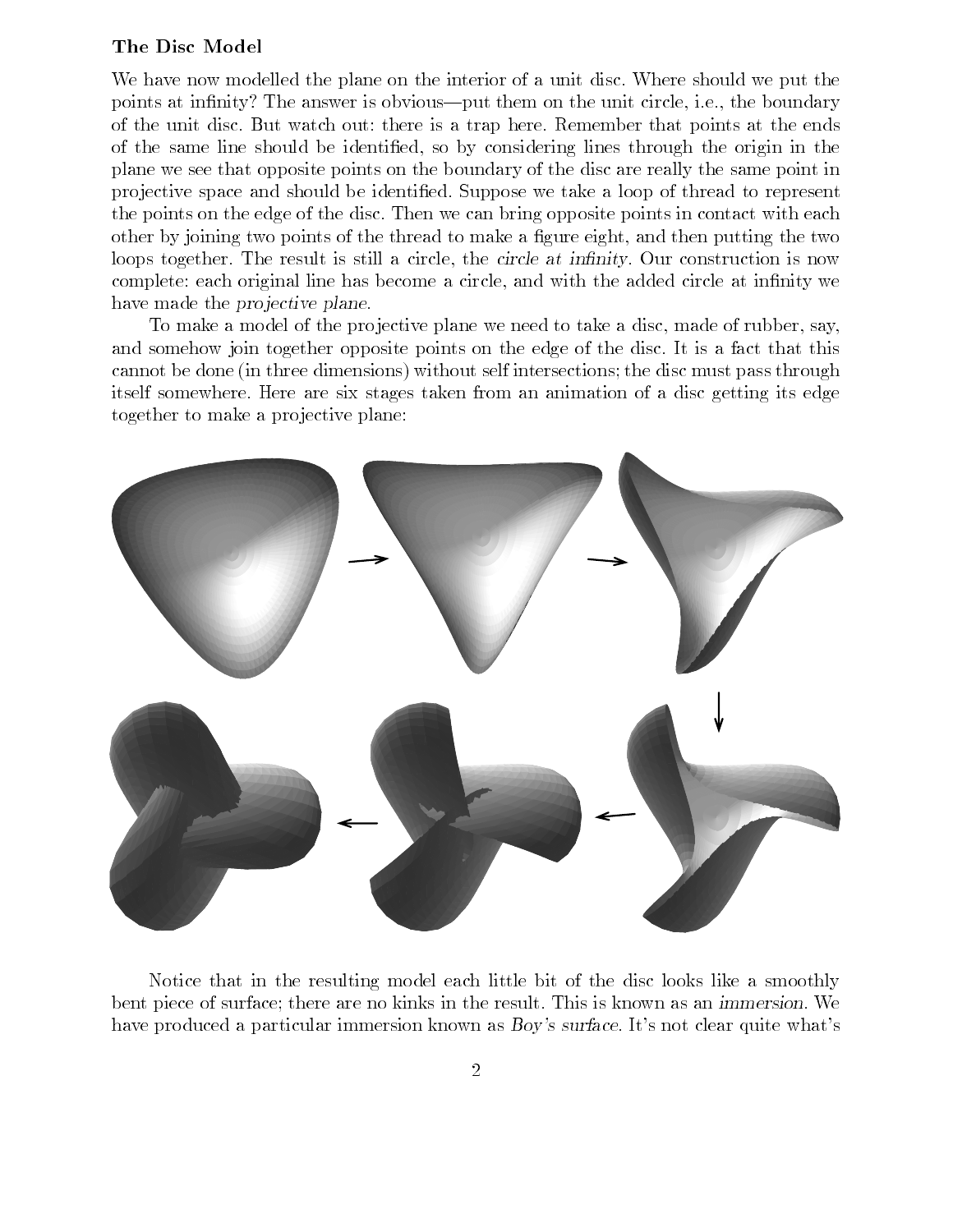happening in the last three pictures, so take a look at a corresponding band round the edge of the disc:



Now let's look more closely at those points at infinity. According to our construction, there is a bijection between the unit circle with opposite points identied (that's the edge of the disc) and straight lines through the origin. This raises the question: where are the points at infinity which sit on the end of straight lines which do not pass through the origin? Take a minute or two to think about this. Which of these points do we get to if we set out from some point away from the origin?

The answer is that parallel lines have the same end point at infinity. Check this by using the formula for  $f$  above. Alternatively, think about the bowl on the table: take two different parallel lines in the  $(x, y)$  plane, and for each line find the plane containing it and the point  $(0, 0, 1)$ . These planes intersect in a horizontal line which meets opposite points on the boundary of the bowl. When these are projected down onto the disc, the two lines are mapped to curves which end at the same points on the boundary of the disc.

The image of the three lines parallel to the x-axis and through  $(0,0)$ ,  $(0,-1)$ , and  $(0, 1)$  are shown below.



#### The Möbius Band Model

The disc model described above is fine, but there are other ways to look at the same immersion of the projective plane. Consider cutting out the central disc of radius a half from the unit disc. What is left? The answer is a band with two edges. Now we want to identify (glue together) all pairs of opposite points on the outer edge. If you try this with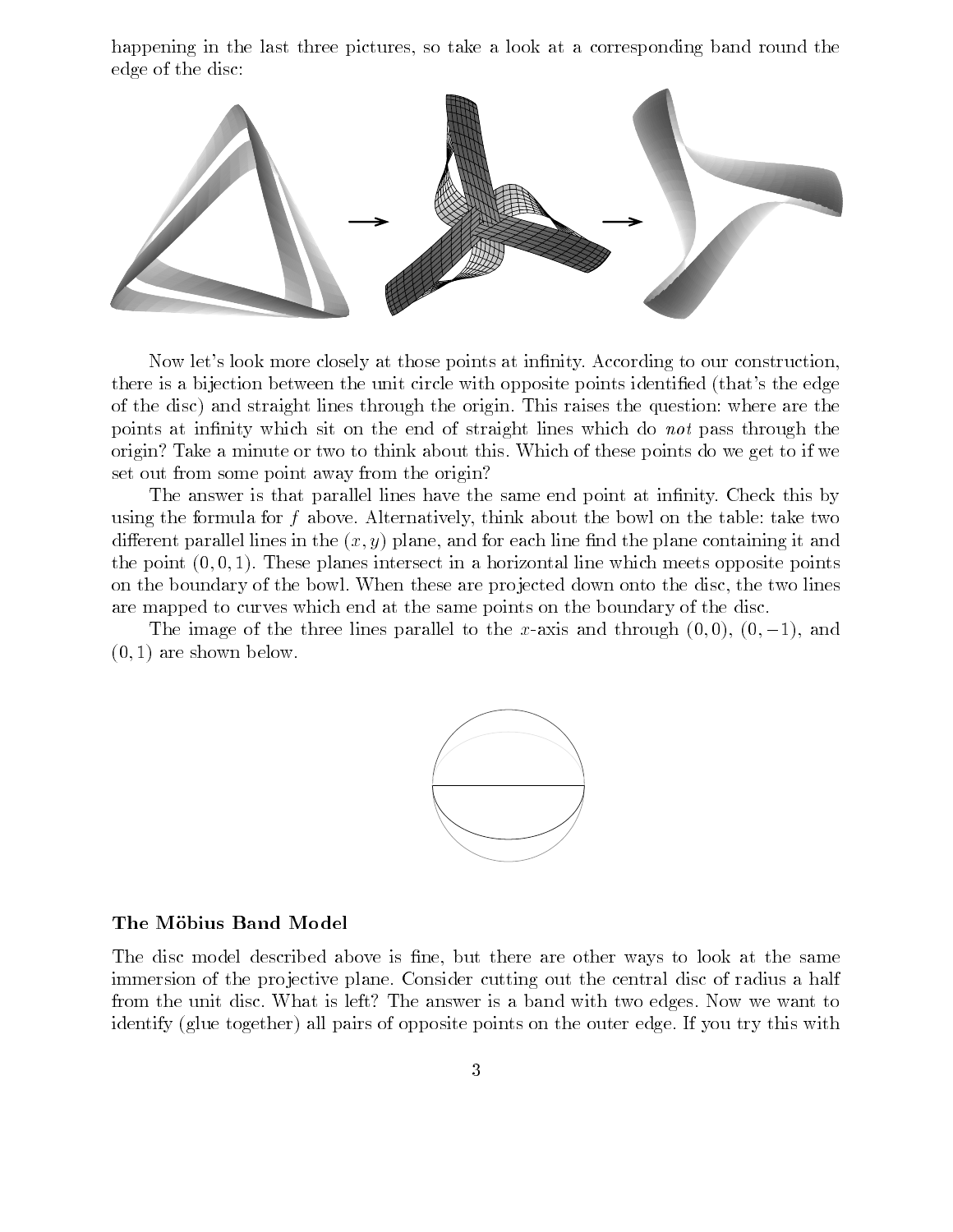a strip of paper, you'll get the famous one-sided Möbius band. This is literally child's play. (Notice that if you start with a band of paper then scissors as well as glue will be needed.)



Now consider that half disc we discarded. We could equally well have discarded a very small disc and still have a Möbius band left over. In fact by shrinking the small disc to a single point we see that a projective plane can be described by: take a Möbius band and squeeze its edge to a single point! Here is a sequence of pictures, taken from an animation, showing a Möbius band doing just that.



The two sequences of pictures we've seen so far are in fact complementary. The projective plane, as we have seen, can be made by taking a disc and a Mobius band and sewing their edges together. As we increase the size of the disc, the complementary Mobius band shrinks away to its central circle which is also then the edge of the disc. The first sequence shows just the disc growing; the second sequence shows the Möbius band growing during the reverse process as the disc (not shown) shrinks to its centre point. The viewpoint for the two sequences is different. If we think of looking at the last sequence as 'looking from above', the other sequence is `looking from below'.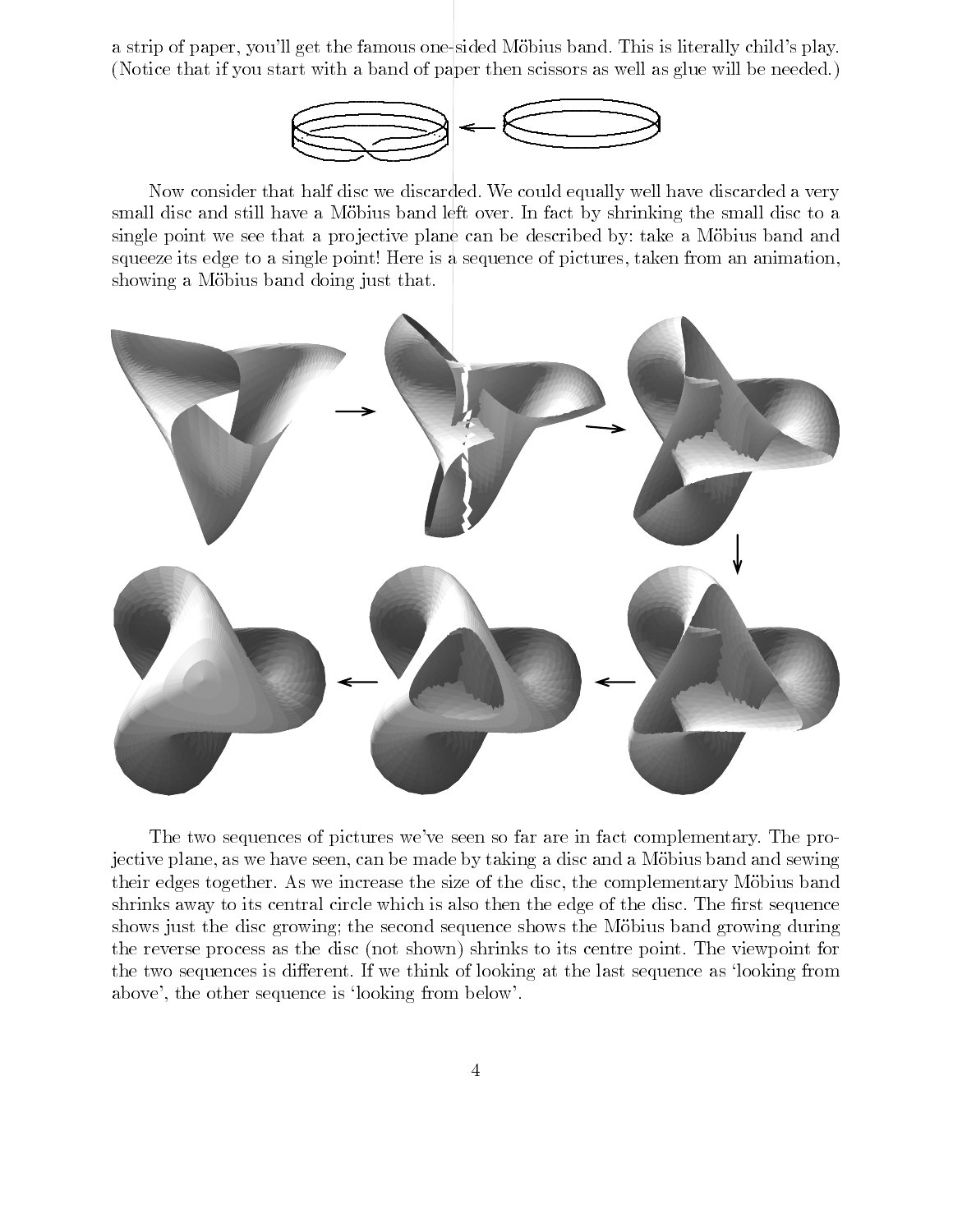Consider the bottom left pictures in each case. These are views of the Boy's surface model of the projective plane. This has a pretty 3-fold symmetry and would make a nice three-legged stool with rather fat legs. Let's look at it from the side: suppose we grow a disc up a leg, rather than from the centre of the seat as before: From aboveLooking in

### Slicing the models

Another way to understand the model is to stand it on its three legs and take horizontal slices:



These ways of thinking of the projective plane hide its symmetry and homogeneity. For instance, the circle at infinity stands out from all the other circles. To avoid confusion (to create confusion?) the straight lines together with their added points and the circle at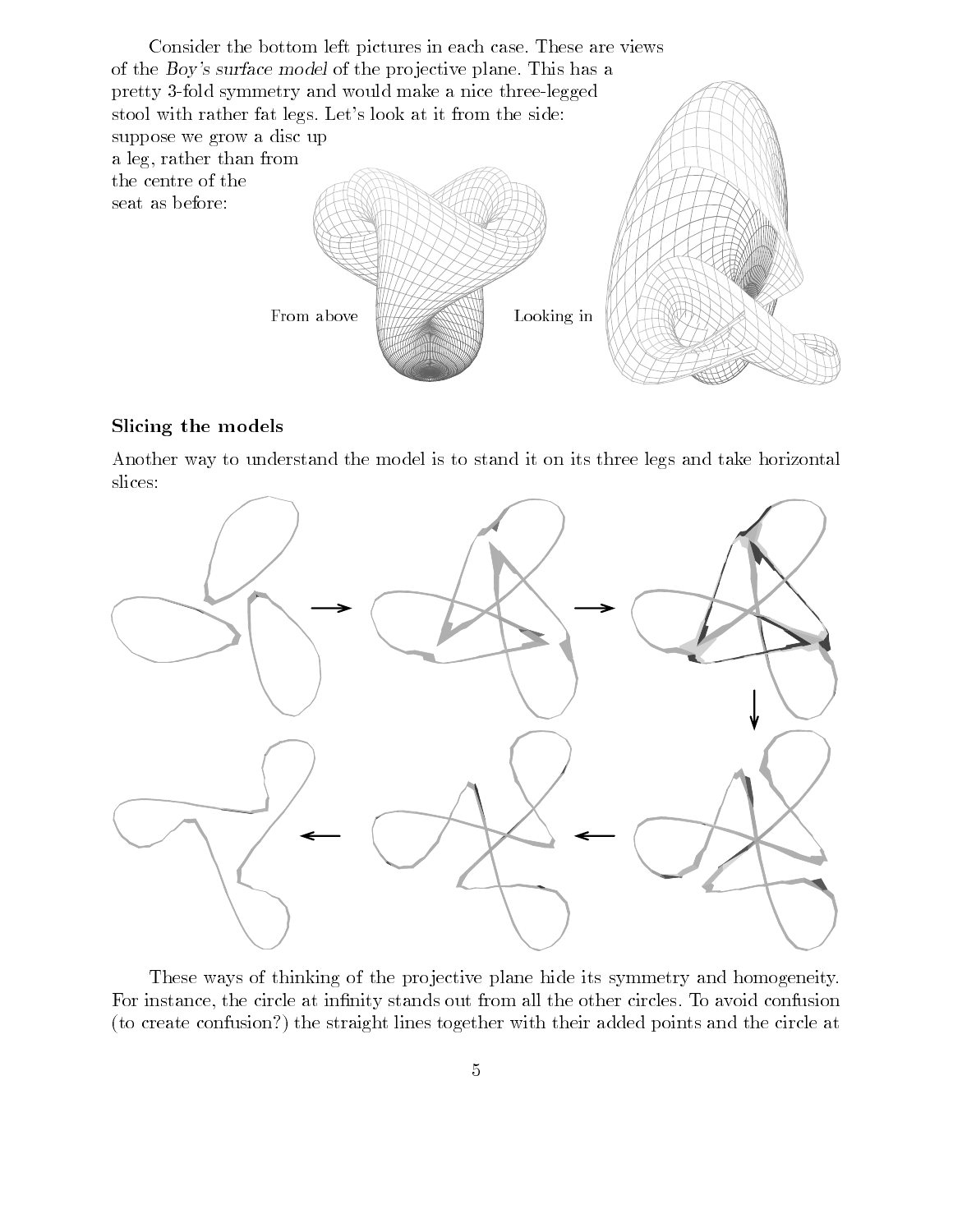infinity are all called just *lines* in projective geometry. Notice that we can now say "any two distinct lines meet in exactly one point". In some ways this makes projective geometry easier than euclidean geometry, where a pair of lines may or may not meet, thus increasing the work in proofs involving lines. So can we find a model of the projective plane which treats all lines equally? Yes we can.

# The Sphere Model

Go back to the bowl sitting on the plane. The bowl can be identied with the disc directly below it and so we can regard the projective plane as the bowl with opposite points on the rim identied. This is not yet a homogeneous view, but consider putting another upside down bowl on top of the first one thus making a sphere. Now if we identify a point in the top bowl with the opposite point in the bottom bowl (draw a line through  $(0,0,1)$ ) we still have one point for each point in the projective plane. So the projective plane can now be described as: 'take a sphere and make opposite points equal'. The lines are now just the great circles on the sphere (with opposite points made equal) and no line is preferred over any other.

# Pro jective Geometry

Projective geometry is the study of properties of projective space which remain invariant under projective transformations (which are described below). For example, lines will map to lines. An example of a pro jective transformation can be seen in a photograph or in a picture, provided the laws of perspective (projective geometry) have not been violated! Angles and distances are not preserved; in fact, almost any convex quadrilateral could be a valid picture of a unit square. A projective transformation in general can be described as follows.

Consider our sphere model as the unit sphere in 3-space with centre the origin, and apply a linear isomorphism (given by a matrix). The result is in general a squashed sphere in 3-space. Compose with the projection to the unit 2-sphere. This induces a projective transformation. Below is a picture of the result of such a transformation on the 2-sphere.